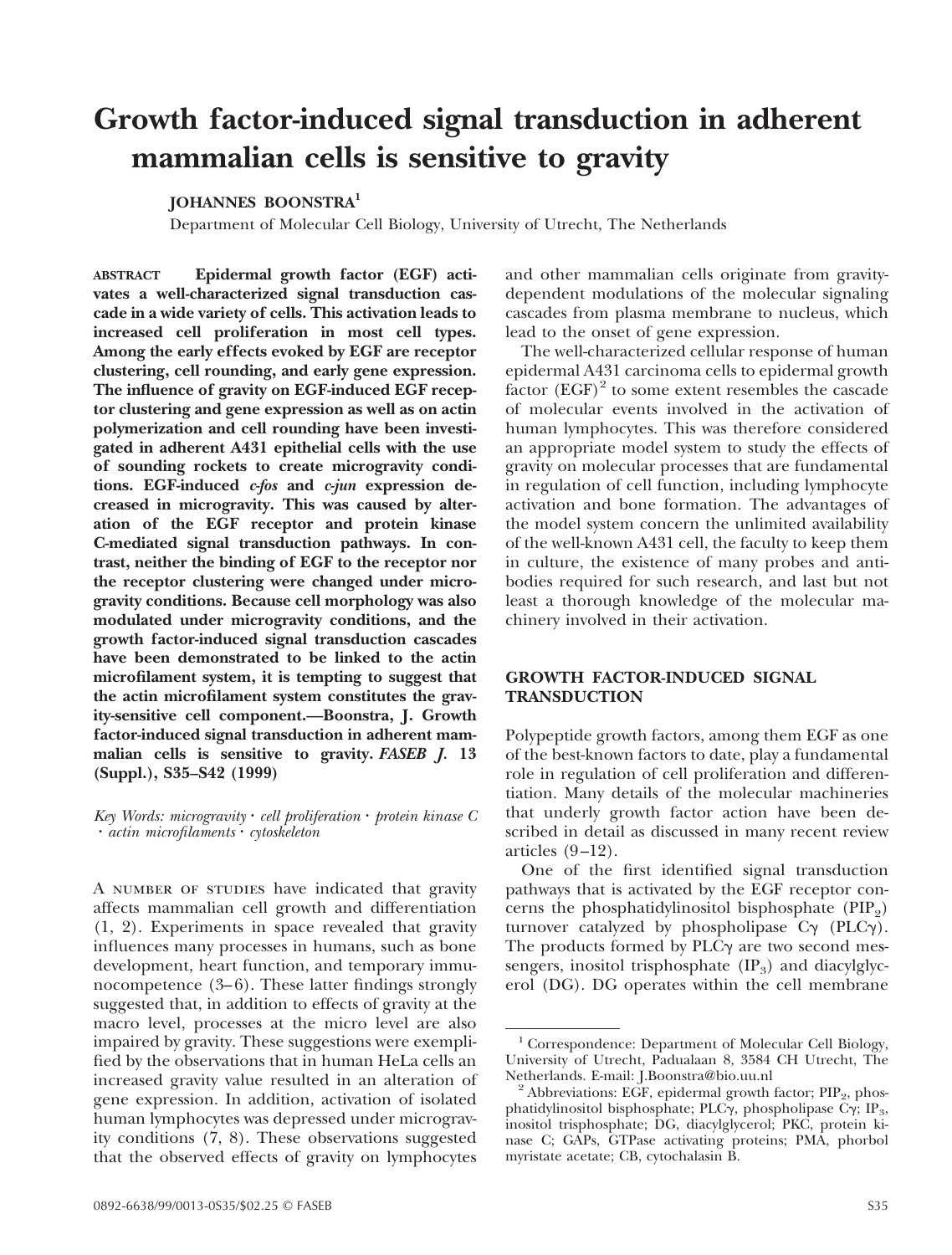and acts as an activator of protein kinase C (PKC)  $(13)$ , whereas IP<sub>3</sub> is released into the cytoplasm and raises the intracellular  $Ca^{2+}$  concentration by inducing its release from intracellular stores (14).  $Ca^{2+}$  in its turn is involved in activation of the  $Ca^{2+}$  and calmodulin-dependent CAM-kinase, a serine/threonine kinase (15).

Another important signal transduction pathway activated by the EGF receptor concerns the ras pathway. Ras proteins are membrane-bound guanine nucleotide binding proteins of low molecular weight. Binding GTP activates ras and subsequent hydrolysis of the bound GTP to GDP causes inactivation. GTP binding can be catalyzed by guanine nucleotide exchange factors, whereas GTPase activity can be accelerated by GTPase activating proteins (GAPs). The formation of the active GTP.ras form is stimulated by activated tyrosine kinases (16, 17). The formation of GDP.ras is stimulated by the GAP of ras (rasGAP) and rasGAP has been demonstrated to be associated with and phosphorylated by the EGF receptor and other tyrosine kinases (18, 19). In addition, it has been reported that the modulation of a guanine nucleotide exchange factor might be a target for the EGF-induced activation of ras (20, 21).

Ras proteins have been demonstrated to act as key regulators in mitogenesis because these proteins act as intermediates between receptor tyrosine kinases at the plasma membrane and an intracellular cascade of serine/threonine kinases (22, 23). Thus, for example, activated ras will cause activation of Raf-1 (24). Recently, however, it was shown that activation of Raf may occur independently of ras. In this case the translocation of Raf to the plasma membrane is sufficient for the activation. It was suggested that Ras functions as a membrane anchor for Raf, rather than as an activator (25). Raf-1 is a serine/threonine kinase that phosphorylates and activates another serine/threonine kinase MEK (MAP/ERK kinase), which in its turn stimulates MAP kinase (26). MAP kinase acts on numerous effector molecules, including serine/threonine kinases and transcription factors, which altogether determine the cellular response (26, 27).

## **EFFECT OF MICROGRAVITY ON EGF-INDUCED GENE TRANSCRIPTION**

As has been outlined above, the EGF-induced signal transduction cascade in A431 cells is considered an attractive model to study the possible effects of microgravity on a molecular level. Because the EGFinduced signal transduction cascades comprise a large number of different components, including lipids, proteins, and ions as described briefly above, it was decided to study the effect of microgravity on

EGF-induced expression of the oncogenes *c-fos* and *c-jun*. The expression of these genes marks the end-point in the EGF-induced signal transduction cascade. The possible effects of altered gravity conditions were initially studied by determining the EGF-induced rise in c-fos mRNA levels under simulated hypogravity and hypergravity conditions. *c-Fos* expression was determined by the sensitive so-called RNAse protection assay as described in detail previously (28). It was demonstrated that the EGF-induced *c-fos* expression was slightly depressed under simulated hypogravity conditions as measured in a fast-rotating clinostat, whereas the expression was increased under hypergravity conditions as measured in the centrifuge. Subsequently these experiments were repeated in a sounding rocket, which allowed a microgravity  $(G<10<sup>-4</sup>)$  period of approximately 7 min. The sounding rockets used for our studies were launched from the Esrange base in Kiruna, northern Sweden. Users of this sounding rocket facility were provided with ground laboratories containing standard laboratory equipment. The payload of the rocket constituted the experimental modules that performed the space experiments fully automatically. The same experiments were performed simultaneously on the ground, providing the 1-G ground control. Microgravity was reached under free-fall conditions approximately 1 min after launch of the rocket. Immediately after reaching microgravity, at the onset of the experiments, samples were taken to determine whether the high G values occurring during launch influenced the parameters of interest. After the rocket reached its highest point, it started to descend back to earth. The experiments were usually ended before the rocket reached the earth atmosphere. As stated above, all parameters were determined simultaneously under microgravity conditions and on the ground. The first studies demonstrated clearly that EGF-induced *c-fos* and *c-jun* expression in microgravity was reduced. On the other hand, the expression of the constitutively expressed  $\beta_2$ -microglobulin gene, which is not modulated by EGF, remains unaffected (29). Quantitative analysis shows that *c-fos* and *c-jun* expression in microgravity is reduced by approximately 50%, as compared to the normal gravity control samples (29).

## **EFFECT OF MICROGRAVITY ON EGF BINDING AND RECEPTOR ACTIVATION**

One likely explanation for the observed inhibition of gene expression may well be that microgravity leads to decreased binding of EGF to the cell surfacelocated EGF receptor. Therefore EGF binding was studied using  $^{125}$ I-EGF during two sounding rocket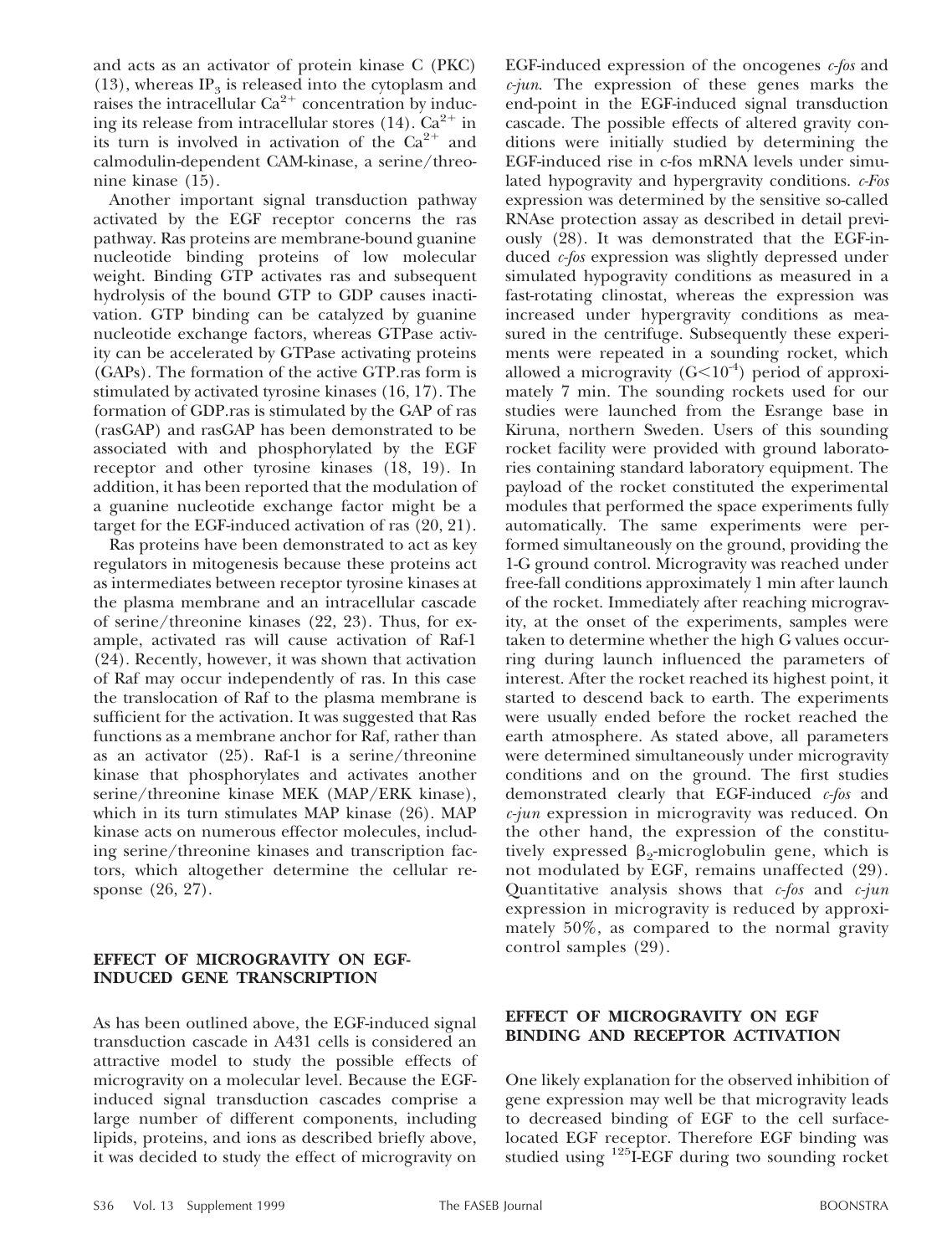flights. Under normal conditions, EGF binding to mammalian cells has been analyzed in detail by use of Scatchard analysis (30–32). However, microgravity did not influence the binding properties of the receptors (33). These observations were in agreement with other investigations demonstrating that microgravity conditions did not alter receptor ligand binding (34, 35). Therefore we conclude that microgravity inhibits EGF-induced signal transduction downstream of the initial activation, that is, the binding of EGF to its receptor.

It has been well established that the EGF receptor tyrosine kinase is activated by EGF binding because the receptors dimerize (36–38). Usually the EGF receptor dimerization is determined by chemically cross-linking the dimers, followed by gel electrophoresis (38). However, this approach is not very well suited for application in a sounding rocket, due to the requirements of relatively large numbers of cells. Therefore, we used an alternative method to this end, the so-called label fracture method (39).

The label fracture method, as developed by Pinto da Silva and Kan (40) is a method particularly suited to visualize the lateral distribution of plasma membrane-located proteins, provided that the proteins can be labeled by antibodies in combination with colloidal gold particles at their external domain. This method has been used to establish the effect of EGF on the lateral distribution of the EGF receptor in A431 cells (39) and it was demonstrated that EGF caused a significant clustering of the receptors within 5 min of addition. More recently, this method has been used to quantify the lateral EGF receptor distribution in relation to the receptor density (41). We have applied this method to establish the effect of microgravity on the EGF-induced receptor clustering as an indication for EGF receptor activation. Therefore A431 cells were brought into microgravity for 5 min by use of sounding rockets during which period the cells were treated with EGF, as described above. The cells were then fixed and after recovery the samples were treated for label fracture analysis according to standard protocols (41). Comparison of the receptor distributions of control and EGFtreated cells under normal gravity and microgravity conditions demonstrated clearly that the receptor distributions in the presence and absence of EGF were not influenced by gravity (41). These observations clearly demonstrate that neither EGF binding to the receptor nor EGF-induced receptor redistribution, and hence receptor activation, are influenced by microgravity conditions. Thus microgravity influences EGF-induced signal transduction downstream of EGF binding and EGF receptor redistribution, but upstream of early gene expression.

## **MICROGRAVITY-SENSITIVE SIGNAL TRANSDUCTION PATHWAYS**

The observations described so far indicate that specific signaling pathways are affected by microgravity. This could mean that microgravity affects a limited number of gravity-sensitive cellular targets. The expression of *c-fos* and *c-jun* genes is rapidly induced by growth factors but can also be triggered by a variety of agents that mimic the partial activation of signal transduction pathways but that bypass the EGF receptor. Examples of such agents are the phorbol ester phorbol 12-myristate 13-acetate (PMA), which activates PKC, the calcium ionophore A23187, which mimics the EGF-induced increase in the intracellular free calcium concentration, and forskolin, which raises the intracellular cyclic AMP concentration.

During two sounding rocket flights, A431 cells were activated with EGF, PMA, A23187, and forskolin, respectively. Quantitative analysis of the *c-fos* and *c-jun* expression demonstrated that both EGF- and PMA-induced expressions were strongly inhibited under microgravity conditions, whereas the forskolin- and A23187-induced gene expressions were not affected. Because EGF and PMA are known to be activators of PKC, these data indicated that the cellular response to PKC-mediated signal transduction is a molecular target for microgravity (42). These indications are supported by the observations that the synthesis of interleukin-2 and interleukin-1, respectively, by a human leukemic lymphocyte line and a human leukemic monocyte line after phorbol ester stimulation were reduced in cultures under microgravity conditions (43). Others reported, however, an enhancing effect of microgravity on PKC activity (44).

# **EFFECT OF MICROGRAVITY ON CELL MORPHOLOGY**

The data described above indicate an important role of PKC in the gravity sensitivity of mammalian cells and these initial studies have been supported by other studies as well (reviewed by Claassen and Spooner, 45). However, initial experiments performed in the clinostat and in sounding rockets indicate that, in addition to the PKC, the cytoskeleton may be involved in the gravity sensitivity. This suggestion is based on the observations that EGFinduced cell rounding was enhanced under simulated microgravity conditions in the clinostat, whereas this process was inhibited under hypergravity conditions in the centrifuge (46). Cell rounding is an actin-mediated process (47) and therefore these observations suggest that the actin microfilament system may be sensitive to altered gravity conditions.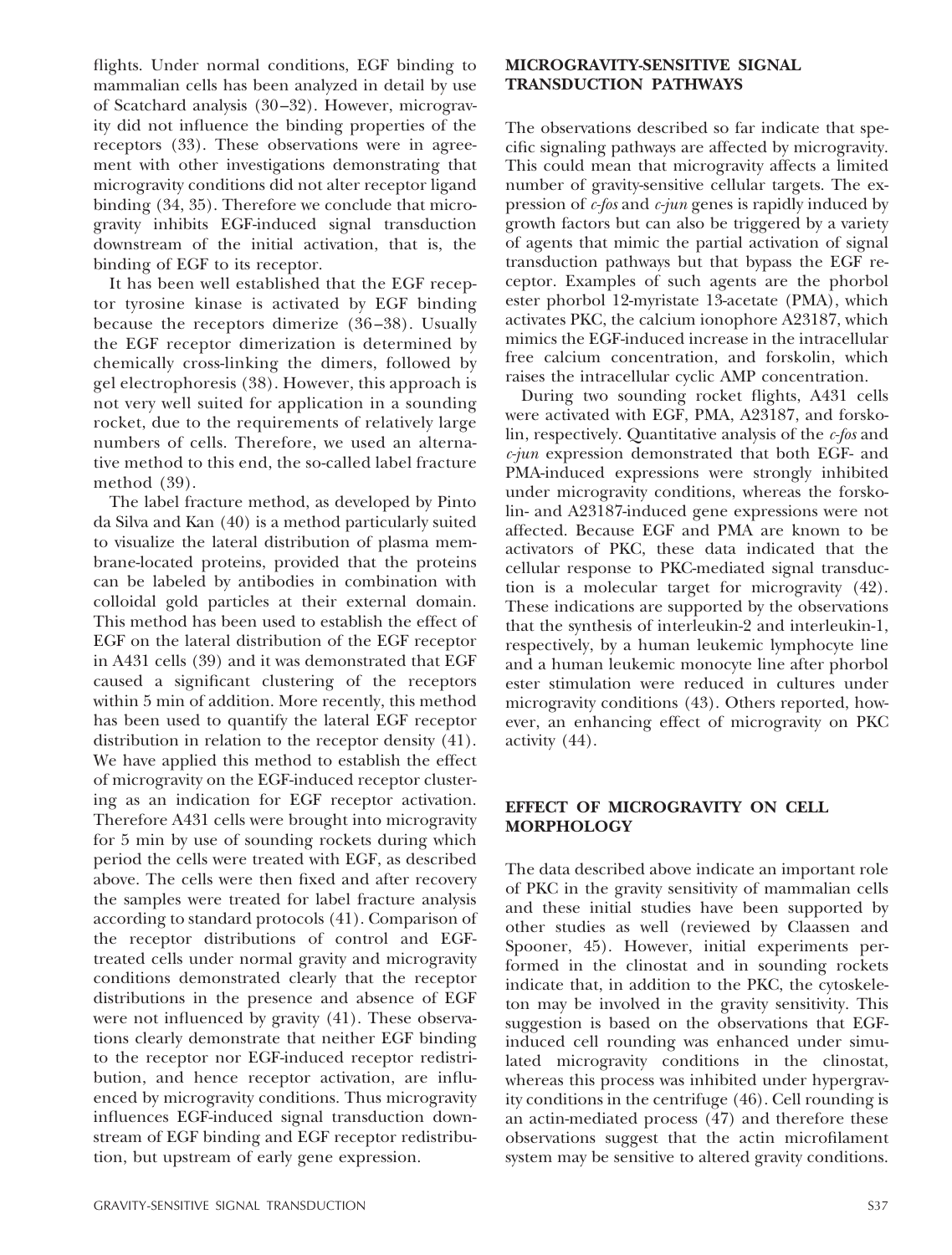## **ROLE OF THE CYTOSKELETON IN SIGNAL TRANSDUCTION**

An important aspect of the signal transduction network concerns the efficiency with which the various components are able to influence each other. For example, EGF-induced *c-fos* expression has been determined already within 6 min after addition of EGF to the cells (42), demonstrating that EGFinduced signal transduction is very efficient. In this respect it is tempting to suggest that the cells contain a system that is involved in the organization of a proper localization of the various components involved in signal transduction. The cell system that seems to be suited for such a task is the cytoskeleton. Binding of the signal transduction components to the cytoskeleton would allow a very precise defined localization inside the cell. In combination with the plasma membrane, which may function as a target for cytoplasmic signal transduction proteins as well, the defined localization would probably facilitate various interactions between proteins to allow the efficient signal transduction.

With respect to the feasibility of the cytoskeleton to mediate signal transduction inside the cell, the actin microfilament system is the most attractive component of the cytoskeleton. Actin is a highly conserved protein, consisting of a single chain of 375 amino acids with a molecular mass of 42 kDa. The polymerization of actin *in vivo* is controlled by a diverse family of proteins, designated the actin binding proteins. These include G-actin binding proteins, capping proteins, severing proteins, cross-linking proteins, and membrane attachment proteins (48). Of particular interest with respect to growth factor-induced signal transduction, is the association of the actin microfilament system with the plasma membrane through specific actin binding proteins. These interactions are present in three different systems, i.e. adherens junctions, focal adhesions, and membrane skeleton. Each of these systems represent a different signal transduction machinery with its own specific function (for review see Boonstra et al., 9).

In addition, another important association of the actin microfilament system with signal transduction systems has been described. This includes the involvement of small G-proteins, especially of the Rho family, in the regulation of actin metabolism. The Rho family of G-proteins consists of the Rac, Rho, and Cdc42 subfamilies (49–52). The Rac subfamily includes Rac1 and Rac2, Rac1 being involved in the regulation of lamellipodia and membrane ruffling (53). The Rho subfamily consists of RhoA, RhoB, and RhoC. RhoA participates in the formation of actin stress fibers, as well as in mediating redistribution of cytoskeletal components (49, 53). The Cdc42 subfamily consists of Cdc42Hs, G25K, and RhoG

(50) and participates in the formation of filopodia (54). Addition of growth factors to cells usually results in the formation of membrane ruffles and the disappearance of stress fibers, ultimately resulting in cell rounding (55, 56). These observations clearly demonstrate the intimate relationship between growth factor-induced signal transduction and regulation of the cytoskeleton.

As discussed above, it is tempting to suggest that the actin microfilament system acts as a matrix for growth factor-induced signal transduction. This would imply that the components involved in these signal transduction cascades are in one way or another associated with the microfilament system.

As early as the 1980s, evidence accumulated that growth factor receptors, among them the EGF receptor, were associated with the cytoskeleton. Thus it was shown by biochemical and ultrastructural methods that 20–25% of the EGF receptor population of A431 cells was insoluble to Triton X-100 (32, 57, 58) and thus associated with the cytoskeleton. In contrast, a mutated EGF receptor in which the cytoplasmic domain of the receptor was deleted, did not bind to the cytoskeleton (59).

Subsequently, the association between the EGF receptor and the cytoskeleton was further analyzed in detail. Selective extraction of A431 cells into the three major cytoskeletal fractions, i.e. the microtubules, the microfilaments, and the intermediate filaments, and EGF binding studies on these fractions revealed that the EGF receptors were associated with the actin microfilament system (60). Because a wide variety of actin binding proteins is known to represent substrates of the EGF receptor, it was not clear whether the receptor binds directly or indirectly to actin. Therefore, both the EGF receptor and actin were purified to homogeneity and subsequent cosedimentation assays demonstrated unequivocally that the receptor itself is an actin binding protein with no other proteins involved  $(61)$ .

In addition to the EGF receptor, various components involved in EGF-induced signal transduction also appeared to be associated with the cytoskeleton. Thus it was shown that cytoskeletons isolated from A431 cells contained high activities of PI kinase, PIP kinase, PLC, and DG kinase (62). As for the EGF receptor, these proteins were found to be associated with the actin microfilament system. It is interesting to note that the cytoskeleton-associated kinase activities were significantly increased on treatment of intact cells with EGF (62). Recently, it was demonstrated that EGF caused an activation and translocation of c-Src to the cytoskeleton, depending on the actin binding domain of the EGF receptor (63).

These findings indeed suggest that the actin microfilament system might function as a matrix to align the signal transduction components. In this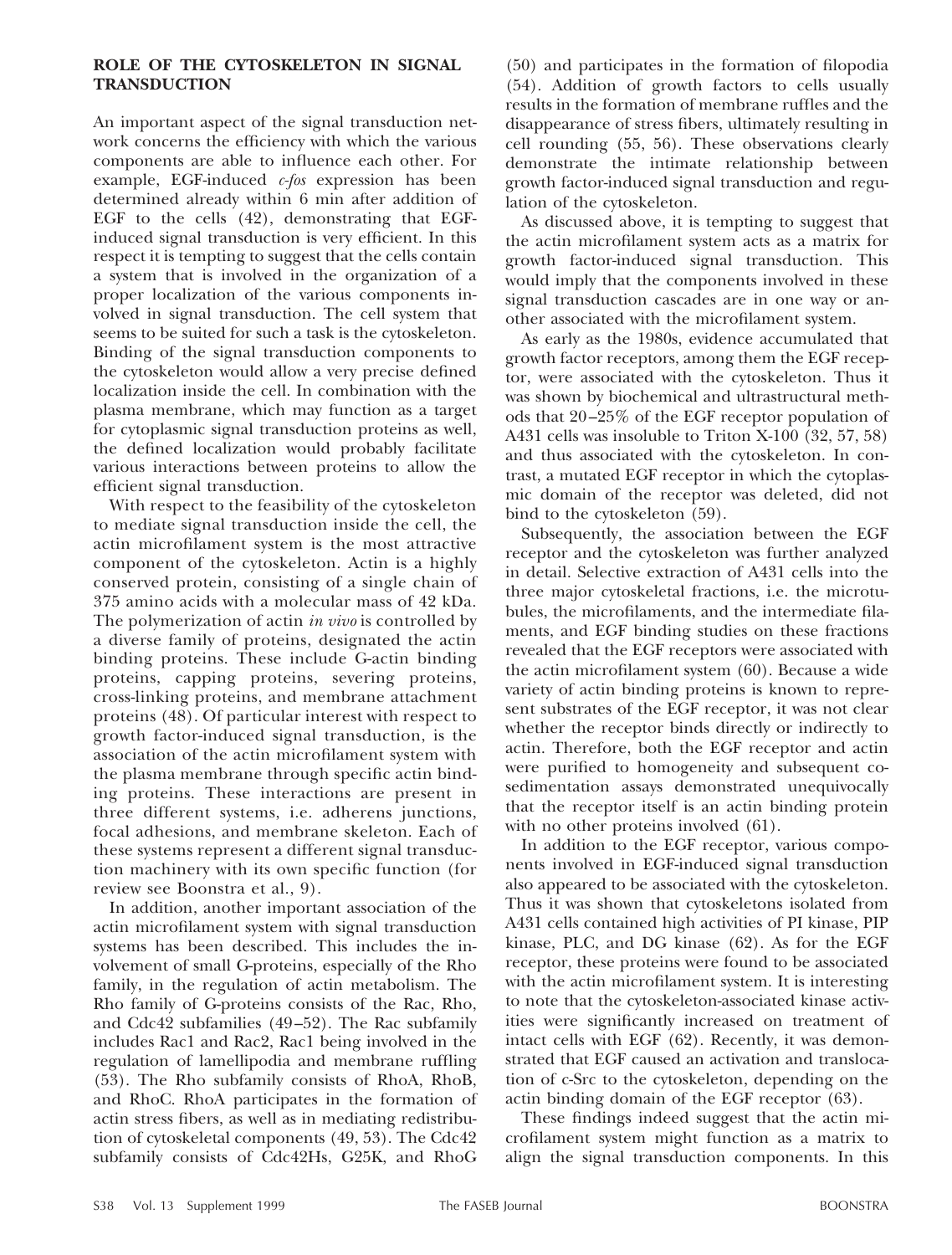respect, it is of interest to mention that the EGFinduced actin polymerization is related to membrane ruffling (55, 56), and that the early signal transduction events occur predominantly in these newly formed membrane ruffles. Thus, in an extensive study on the localization of F-actin, EGF receptor,  $PLCyl$ , and tyrosine-phosphorylated proteins in A431 cells treated with EGF for 2 and 5 min, respectively, it was shown that immediately after the formation of the membrane ruffles, after addition of EGF to the cells, a strong co-localization was observed between F-actin on the one hand and EGF receptors,  $PLCyl$ , and tyrosine-phosphorylated proteins on the other. This co-localization was most apparent after 2 min of EGF addition. In particular, the appearance of tyrosine-phosphorylated proteins after addition of EGF was confined to the membrane ruffles, and these tyrosine-phosphorylated proteins appeared throughout the cells only after longer incubation periods in the presence of EGF (64). These findings indicate that the membrane ruffles represent the signal transduction organelles of the cells after addition of EGF, and actin plays an essential role in the establishment of these membrane ruffles.

In view of these findings, remodeling of the actin microfilament system may have implications for the subcellular localization and activity of molecules involved in signal transduction (65). This idea is supported by observations that inhibitors of actin polymerization modulate signal transduction (64–68). Recently, we have demonstrated that dihydro-cytochalasin B (CB), an inhibitor of actin polymerization (69), inhibits EGF-induced actin polymerization (70). However, co-treatment of the cells with EGF and CB resulted in enhanced EGF receptor tyrosine kinase activity as well as in super-induction of the *c-fos* gene. These data suggest that EGF-induced actin polymerization may be important for negative feedback regulation of signal transduction initiated by the EGF receptor. The phosphorylation of  $\text{Thr}^{654}$  residue of the EGF receptor by PKC is one of the best-characterized negative feedback control mechanisms for signal transduction by the EGF receptor. A synthetic peptide corresponding to the regions flanking  $\text{Thr}^{654}$  of the EGF receptor was used to analyze EGF-stimulated PKC activity by phosphorylation. Co-treatment of cells with CB and EGF resulted in a complete loss of EGF-induced phosphorylation of the peptide (70). These observations strongly suggest that polymerized actin is obligatory for negative feedback regulation of the EGF receptor tyrosine kinase through the PKC pathway.

### **EFFECT OF MICROGRAVITY ON THE ACTIN MICROFILAMENT SYSTEM**

As described above, the observed effects of microgravity on cell morphology suggested that the actin

microfilament system was sensitive to gravity conditions. Therefore, some preliminary experiments were performed during two sounding rocket flights in which the cells were treated or not with EGF according to standard protocols. After fixation and recovery of the cells, the actin filament system was labeled specifically with fluorescent-labeled phalloidin, a toxin known for its high affinity for filamentous actin. Analysis of the cells by fluorescence microscopy and by fluorometry according standard procedures (60) revealed clearly that the F-actin content of the cells was increased under microgravity conditions (33). Addition of EGF caused a further increase in the amount of F-actin, but no difference in activation was observed under normal and microgravity conditions. These preliminary observations, however, clearly indicate that the actin microfilament system may represent a gravity-sensitive cell component.

The question that arises is whether the microgravity-sensitive PKC pathway is related to the microgravity-sensitive component of the cytoskeleton. Some observations suggest that this relationship does exist. It has been known for a long time that PKC is involved in down-modulation of the EGF receptor (71) and that the actin microfilament system is required for PKC translocation to the plasma membrane (72). We have demonstrated that de-polymerization of the actin microfilaments resulted in a hyperactivation of the EGF receptor tyrosine kinase activity, probably due to the lack of the PKC-mediated feedback (70). Under microgravity conditions we have observed an increase in F-actin content of the cells and this increase in F-actin content may cause an increased association of PKC to the membrane. It is of interest in this context, that an increase in PDBu, a phorbol ester that is used to activate PKC, binding was observed in human leukocytes under microgravity conditions (35), as well as an increase in other PKC-mediated processes (44). Thus, the increased level of membrane-associated PKC may cause an increase in down-regulation of EGF receptor tyrosine kinase activity as has been observed under microgravity conditions. This hypothesis explains the observations that EGF-induced signal transduction is decreased under microgravity conditions at a level downstream of receptor organization. However, in this concept the reduction of *c-fos* expression under microgravity conditions in the presence of phorbol esters is rather puzzling. Higher PDBu binding, an increased down-modulation of EGF receptor activity, and an increased binding of PKC to the membrane skeleton suggests an increase rather than a decrease in PKC activity. It should be realized, however, that the signal transduction cascade from PKC leading to *c-fos* expression is not fully understood. It could well be that specific isoforms of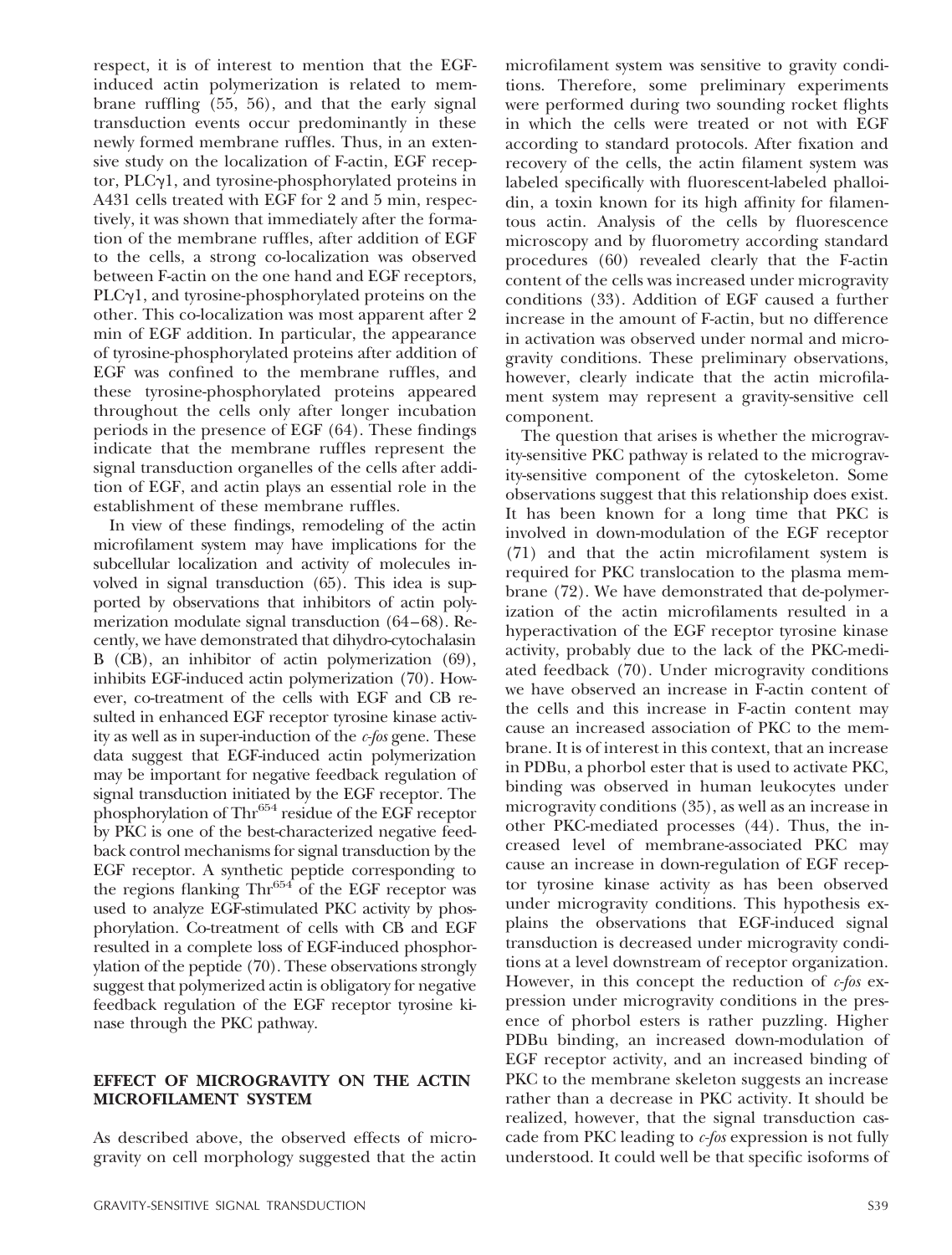PKC are involved in this signal transduction pathway and that these isoforms are different from the ones leading to EGF receptor down-modulation. And, as suggested recently, microgravity may influence the intracellular distribution of the various isoforms of PKC differently (35).

These findings provide, however, no clue as to the nature of the gravity-sensitive component of the cells. Most observations seem to indicate that the actin microfilament system represents the gravitysensitive component because the actin microfilament system is modulated as soon as cells are exposed to microgravity conditions (see above). The actin microfilament system is, however, a rather complicated system in which many cellular proteins are involved, such as actin-binding proteins, capping proteins, severing proteins, cross-linking proteins, and many others (53). In addition, a wide variety of cell signaling proteins and molecules are associated with the actin microfilament system or have a role in actin microfilament dynamics, such as the proteins of the Rho family (49, 50, 54), the molecules and proteins involved in phosphatidylinositol metabolism  $(73-75)$ , and many others  $(60-64)$ . This complexity makes it very difficult to identify the real gravity-sensitive component of the cells. However, in addition to a chemical role in cellular functioning, the actin microfilament system also has a physical role and it is therefore tempting to suggest that a physical force, such as gravity, will have a significant effect on the actin microfilament system. Recent physical studies of actin networks *in vitro* have influenced our understanding of cytoplasmic solgel transitions (76, 77). The degree of entanglement, filament stiffness, and the capacity of microgel formation within actin gels may be governed by specifically actin-binding proteins. Therefore physical stress/response coupling may be an important parameter during cytoskeleton-mediated signal transduction, especially under microgravity conditions. At this time it is still unclear whether the possible effects of gravity on the microfilament system are due to effects on actin polymerization/ depolymerization directly or to effects on the actin binding proteins or the Rho family members involved in the actin metabolism. Involvement of the latter group of proteins seems unlikely, however, because thus far no indications to this end have been obtained. In this respect it seems attractive to study actin microfilament systems *in vitro* under microgravity conditions to obtain a better understanding of the gravity effects on cells *in vivo*.

I would like to thank my colleagues, Philip Rijken, Rolf de Groot, Jeroen den Hertog, André van Puijenbroek, Arie Verkleij, Paul van der Saag, and Siegfried de Laat for their contributions. I would also like to thank all the other people involved in the successful flights of the Maser 3, Maser 4, Maser 5, and Maser 6, and SRON for financial support.

#### **REFERENCES**

- 1. Gmünder, F. K., and Cogoli, A. (1988) Cultivation of single cells in space. *Appl. Microgravity Tech.* **9,** 115–122
- 2. Rijken, P. J., Boonstra, J., Verkleij, A. J., and de Laat, S. W. (1994) Effects of gravity on the cellular response to epidermal growth factor. *Adv. Space Biol. Med.* **4,** 159–188.
- 3. Morey, E. R., and Baylink, D. J. (1978) Inhibition of bone formation during space flight. *Science* **201,** 1138–1141
- 4. Bikle, D. D., Halloran, B. P., and Morey-Holton, E. (1997) Space flight and the skeleton: lessons for the earthbound. *Endocrinologist* **7,** 10–22
- 5. Convertino, V. A., Doerr, D. F., Mathes, K. L., Stein, S. L., and Buchanan, P. (1989) Changes in volume, muscle compartment, and compliance of the lower extremities in man following 30 days of exposure to simulated microgravity. *Aviat. Space Environ. Med.* **60,** 653–658
- 6. Bungo, M. W., Charles, J. B., and Johnson, P. C. (1985) Cardiovascular deconditioning during space flight and the use of saline as a countermeasure. *Aviat. Space Environ. Med.* **56,** 985–990
- 7. Cogoli, A., Tschopp, A., and Fuchs-Bislin, P. (1984) Cell sensitivity to gravity. *Science* **225,** 228–230
- 8. Pippia, P., Sciola, L., Cogoli-Greuter, M., Meloni, M. A., Spano, A., and Cogoli, A. (1996) Activation signals of T lymphocytes in microgravity. *J. Biotechnol.* **47,** 215–222
- 9. Boonstra, J., Rijken, P. J., Humbel, B., Cremers, F., Verkleij, A., and van Bergen en Henegouwen, P. (1995) The epidermal growth factor. *Cell Biol. Int.* **19,** 413–430
- 10. Marais, R., and Marchall, C. J. (1996) Control of the ERK MAP kinase cascade by Ras and Rab. *Cancer Surveys* **27,** 101–125
- 11. Massagué, J., and Weis-Garcia, F. (1996) Serine/threonine kinase receptors: mediators of transforming growth factor beta family signals. *Cancer Surveys* **27,** 41–64
- 12. Heldin, C. H. (1996) Protein tyrosine kinase receptors. *Cancer Surveys* **27,** 7–24
- 13. Kikkawa, U., and Nishizuka, Y. (1986) The role of PKC in transmembrane signalling. *Annu. Rev. Cell Biol.* **2,** 149–178
- 14. Berridge, M. J., and Irvine, R. F. (1984) Inositol triphosphate, a novel second messenger in cellular signal transduction. *Nature (London)* **312,** 315–321
- 15. Hanson, P. I., and Schulman, H. (1992) Neuronal  $Ca^{2+}/$ calmodulin-dependent protein kinases. *Annu. Rev. Biochem.* **61,** 559–601
- 16. Gibbs, J. B., Marshall, M. S., Scolnick, E. M., Dixon, R. A. F., and Vogel, U. S. (1990) Modulation of guanine nucleotides bound to ras in NIH3T3 cells by oncogenes, growth factors, and the GTPase activating protein (GAP). *J. Biol. Chem.* **265,** 20437– 20442
- 17. Satoh, T., Endo, M., Nakafuku, M., Nakamura, S., and Kaziro, Y.<br>(1990) Accumulation of p21<sup>ras</sup>. GTP in response to stimulation with EGF and oncogene products with tyrosine kinase activity. *Proc. Natl. Acad. Sci. USA* **87,** 7926–7929
- 18. Moran, M. F., Koch, C. A., Anderson, D., Ellis, C., England, L., Martin, G. S., and Pawson, T. (1990) Src homology region 2 domains direct protein-protein interactions in signal transduction. *Proc. Natl. Acad. Sci. USA* **87,** 8622–8626
- 19. Liu, X., and Pawson, T. (1991) The epidermal growth factor receptor phosphorylates GTPase activating protein (GAP) at tyr-460, adjacent to the GAP SH2 domain. *Mol. Cell. Biol.* **11,** 2511–2516
- 20. Buday, L., and Downward, J. (1993) Epidermal growth factor regulates p21ras through the formation of a complex of receptor, Grb2 adaptor protein, and Sos nucleotide exchange factor. *Cell* **73,** 611–620
- 21. Medema, R. H., de Vries-Smits, A. M. M., van der Zon, G. C. M., Maassen, J. A., and Bos, J. L. (1993) Ras activation by insulin and epidermal growth factor through enhanced exchange of guanine nucleotides on p21ras. *Mol. Cell. Biol.* **13,** 155–162
- 22. Bokoch, G. M., and Der, C. J. (1993) Emerging concepts in the Ras superfamily of GTP-binding proteins. *FASEB J.* **7,** 750–759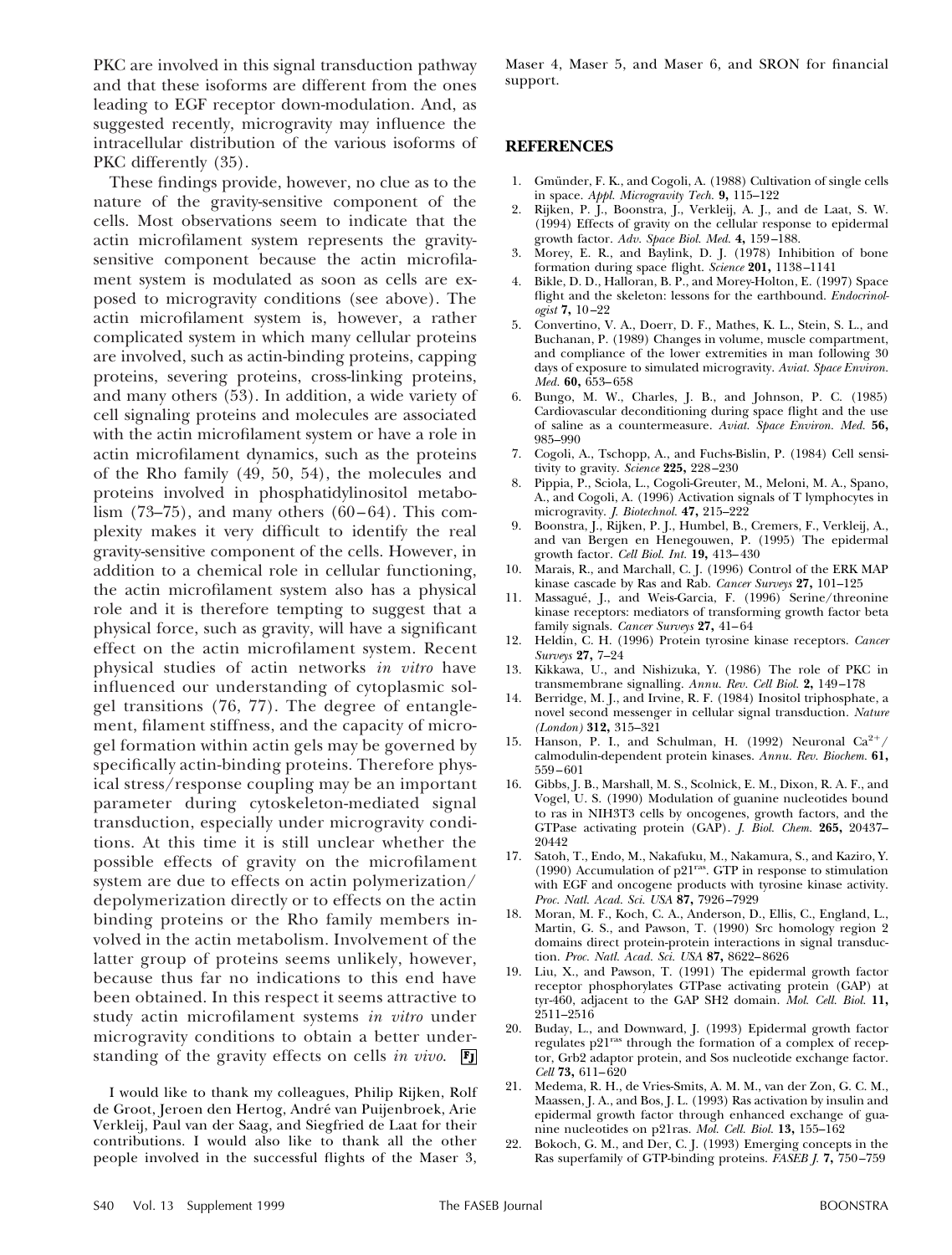- 23. Khosravi-Far, R., and Der, C. J. (1994) The ras signal transduction pathway. *Cancer Metast. Rev.* **13,** 67–89
- 24. Zhang, X-F., Settleman, J., Kyriakis, J. M., Takeuchi-Suzuki, E., Ellidge, S. J., Marshall, M. S., Buder, J. T., Rapp, U. R., and Avruch, J. (1993) Normal and oncogenic p21<sup>ras</sup> proteins bind to the amino-terminal regulating domain of c-Raf-1. *Nature (London)* **364,** 308–313
- 25. Leevers, S. J., Paterson, H. F., and Marshall, C. J. (1994) Requirement for Ras in Raf activation is overcome by targeting Raf to the plasma membrane. *Nature (London)* **369,** 411–414
- 26. Daum, G., Eisenmann-Tappe, I., Fries, H-W., Troppmair, J., and Rapp. U. R. (1994) The ins and outs of Raf kinases. *Trends Biol. Sci.* **19,** 474–480
- 27. Davis, R. J. (1994) MAPKs: new JNK expands the group. *Trends Biol. Sci.* **19,** 470–473
- de Groot, R. P., Rijken, P. J., Boonstra, J., Verkleij, A. J., de Laat, S. W., and Kruijer, W. (1991) Epidermal growth factor induced expression of c-fos is influenced by altered gravity conditions. *Aviat. Space Env. Med.* **62,** 37–40
- 29. de Groot, R. P., Rijken, P. J., den Hertog, J., Boonstra, J., Verkleij, A. J., de Laat, S. W., and Kruijer, W. (1990) Microgravity decreases c-fos induction and SRE activity. *J. Cell Sci.* **97,** 33–38
- 30. Defize, L. H. K., Boonstra, J., Meisenhelder, J., Kruijer, W., Tertoolen, L. G. J., Tilly, B. C., Hunter, T., van Bergen en Henegouwen, P. M. P., Moolenaar, W. H., and de Laat, S. W. (1989) Signal transduction by epidermal growth factor occurs through the subclass of high affinity receptors. *J. Cell Biol.* **109,** 2495–2507
- 31. Boonstra, J., Mummery, C. L., van der Saag, P. T., and de Laat, S. W. (1985) Two receptor classes for epidermal growth factor on Pheochromocytoma cells, distinguishable by temperature, lectins and tumor promoters. *J. Cell. Physiol.* **123,** 347–352
- 32. Wiegant, F. A. C., Blok, F. J., Defize, L. H. K., Linnemans, W. A. M., Verkleij, A. J., and Boonstra, J. (1986) Epidermal growth factor receptors associated to cytoskeletal elements of epidermoid carcinoma (A431) cells. *J. Cell Biol.* **103,** 87–94
- 33. Boonstra, J., Rijken, P. J., de Groot, R. P., Verkleij, A. J., van der Saag, P. T., and de Laat, S. W. (1997) Growth factor-induced signal transduction in mammalian cells is sensitive to gravity. In: Frontiers in Biological Science in Space (Sato, A., ed) pp. 2–18, Taiyo Printing, Tokyo
- 34. Spooner, B. S., Guikema, J. A., and Barnes, G. (1990) Binding of alpha-phetoprotein by immobilised monoclonal antibodies during episodes of zero-gravity obtained by parabolic flight. *Aviat. Space Environ. Med.* **61,** 725–728
- 35. Schmitt, D. A., Hatton, J. P., Emond, C., Chaput, D., Paris, H., Levade, T., Cazenave, J-P., and Schaffar, L. (1996) The distribution of protein kinase C in human leukocytes is altered in microgravity. *FASEB J.* **10,** 1627–1634
- 36. Schlessinger, J. (1988) Signal transduction by allosteric receptor oligomerization. *Trends Biochem. Sci.* **13,** 443–447
- 37. Cochet, C., Kashles, O., Chambaz, E. M., Borello, I., King, C. R., and Schlessinger, J. (1988) Demonstration of EGF-induced receptor dimerization in living cells using a chemical covalent cross-linking agent. *J. Biol. Chem.* **263,** 3290–3295
- 38. Spaargaren, M., Defize, L. H. K., Boonstra, J., and de Laat, S. W. (1991) Antibody-induced dimerization activates the epidermal growth factor receptor tyrosine kinase. *J. Biol. Chem.* **266,** 1733–1739
- 39. van Belzen, N., Rijken, P. J., Hage, W. J., de Laat, S. W., Verkleij, A. J., and Boonstra, J. (1988) Direct visualization and quantitative analysis of epidermal growth factor induced receptor clustering. *J. Cell. Physiol.* **134,** 413–420
- 40. Pinto da Silva, P., and Kan, F. W. K. (1984) Label-fracture: a method for high resolution labeling of cell surfaces. *J. Cell Biol.* **99,** 1156–1161
- 41. Rijken, P. J., de Groot, R. P., van Belzen, N., de Laat, S. W., Boonstra, J., and Verkleij, A. J. (1993) Inhibition of EGFinduced signal transduction by microgravity is independent of EGF receptor redistribution in the plasma membrane of human A431 cells. *Exp. Cell Res.* **201,** 373–377
- 42. de Groot, R. P., Rijken, P. J., den Hertog, J., Boonstra, J., Verkleij, A. J., de Laat, S. W., and Kruijer, W. (1991) Nuclear responses to protein kinase C signal transduction are sensitive to gravity changes. *Exp. Cell Res.* **197,** 87–90
- 43. Limouse, M., Manie, S., Konstantinova, I., Ferrua, R., and

Schaffar, L. (1991) Inhibition of phorbol ester-induced cell activation in microgravity. *Exp. Cell Res.* **197,** 82–86

- 44. Woods, K. M., and Chapes, S. K. (1994) Abrogation of TNFmediated cytotoxicity by space flight involves protein kinase C. *Exp. Cell Res.* **211,** 171–174
- 45. Claassen, D. E., and Spooner, B. S. (1994) Impact of altered gravity on aspects of cell biology. *Int. Rev. Cytol.* **156,** 301–373
- 46. Rijken, P. J., de Groot, R. P., Briegleb, W., Kruijer, W., Verkleij, A. J., Boonstra, J., and de Laat, S. W. (1991) Epidermal growth factor-induced cell rounding is sensitive to simulated microgravity. *Aviat. Space Env. Med.* **62,** 32–36
- 47. Chinkers, M., McKanna, J. A., and Cohen, S. (1979) Rapid induction of morphological changes in human carcinoma A431 cells by epidermal growth factor. *J. Cell. Biol.* **83,** 260–265
- 48. Pollard, T. D., and Cooper, J. A. (1986) Actin and actin binding proteins. A critical evaluation of mechanisms and functions. *Annu. Rev. Biochem.* **55,** 987–1035
- 49. Lamarche, N., and Hall, A. (1994) GAPs for Rho related GTPases. *Trends Genet.* **10,** 436–440
- 50. Hall, A. (1994) Small GTP binding proteins and the regulation of the actin cytoskeleton. *Annu. Rev. Cell Biol.* **10,** 31–54
- 51. Gutkind, J. S., and Vitale-Cross, L. (1996) The pathway linking small GTP-binding proteins of the Rho family to cytoskeletal components and novel signaling kinase cascades. *Cell Dev. Biol.* **7,** 683–690
- 52. Lim, L., Hall, C., and Monfries, C. (1996) Regulation of actin cytoskeleton by Rho-family GTPase and their associated proteins. *Cell Dev. Biol.* **7,** 699–706
- 53. Ridley, A., and Hall, A. (1992) The small GTP-binding protein rho regulates the assembly of focal adhesions and actin stress fibers in response to growth factors. *Cell* **70,** 389–399
- 54. Kozma, R., Ahmed, S., Best, A., and Lim, L. (1995) The ras-related protein Cdc42Hs and bradykinin promote formation of peripheral actin microspikes and filopodia in swiss 3T3 fibroblasts. *Mol. Cell. Biol.* **15,** 1942–1952
- 55. Rijken, P. J., Hage, W. J., van Bergen en Henegouwen, P. M. P., Verkleij, A. J., and Boonstra, J. (1991) Epidermal growth factor induces rapid reorganization of the actin microfilament system in human A431 cells. *J. Cell. Sci.* **100,** 491–499
- 56. Rijken, P. J., Post, S. M., Hage, W. J., van Bergen en Henegouwen, P. M. P., Verkleij, A. J., and Boonstra, J. (1995) Actin polymerization localizes to the activated epidermal growth factor receptor in the plasma membrane, independent of the cytosolic free calcium transient. *Exp. Cell Res.* **218,** 223–232
- 57. Landreth, G. E., Williams, L. K., and Rieser, G. D. (1985) Association of epidermal growth factor receptor kinase with the detergent-insoluble cytoskelton of A431 cells. *J. Cell. Biol.* **101,** 1341–1350
- 58. Roy, L. M., Gittinger, C. K., and Landreth, G. E. (1989) Characterization of the epidermal growth factor receptor associated with cytoskeletons of A431 cells. *J. Cell Physiol.* **140,** 295–304
- 59. van Belzen, N., Spaargaren, M., Verkleij, A. J., and Boonstra, J. (1990) Interaction of the epidermal growth factor receptor with the cytoskeleton is related to receptor clustering. *J. Cell Physiol.* **145,** 365–375
- 60. van Bergen en Henegouwen, P. M. P., den Hartigh, J. C., Romeijn, P., Verkleij, A. J., and Boonstra, J. (1992) The epidermal growth factor is associated with actin filaments. *Exp. Cell. Res.* **199,** 90–97
- 61. den Hartigh, J. C., van Bergen en Henegouwen, P. M. P., Verkleij, A. J., and Boonstra, J. (1992) The EGF receptor is an actin-binding protein. *J. Cell Biol.* **119,** 349–355
- 62. Payrastre, B., van Bergen en Henegouwen, P. M. P., Breton, M., den Hartigh, J. C., Plantavid, M., Verkleij, A. J., and Boonstra, J. (1991) Phosphoinositide kinase, diacylglycerol kinase, and phospholipase C activities associated to the cytoskeleton: effect of epidermal growth factor. *J. Cell Biol.* **115,** 121–128
- 63. van der Heyden, M. A. G., Oude Weernink, P. A., van Oirschot, B. A., van Bergen en Henegouwen, P. M. P., Boonstra, J., and Rijksen, G. (1997) Epidermal growth factor-induced activation and translocation of c-Src to the cytoskeleton depends on the actin binding domain of the EGF receptor. *Biochim. Biophys. Acta* **1359,** 211–221
- 64. Diakonova, M., Payrastre, B., van Velzen, A. G., Hage, W. J., van Bergen en Henegouwen, P. M. P., Boonstra, J., Cremers, F. F. M., and Humbel, B. M. (1995) Epidermal growth factor